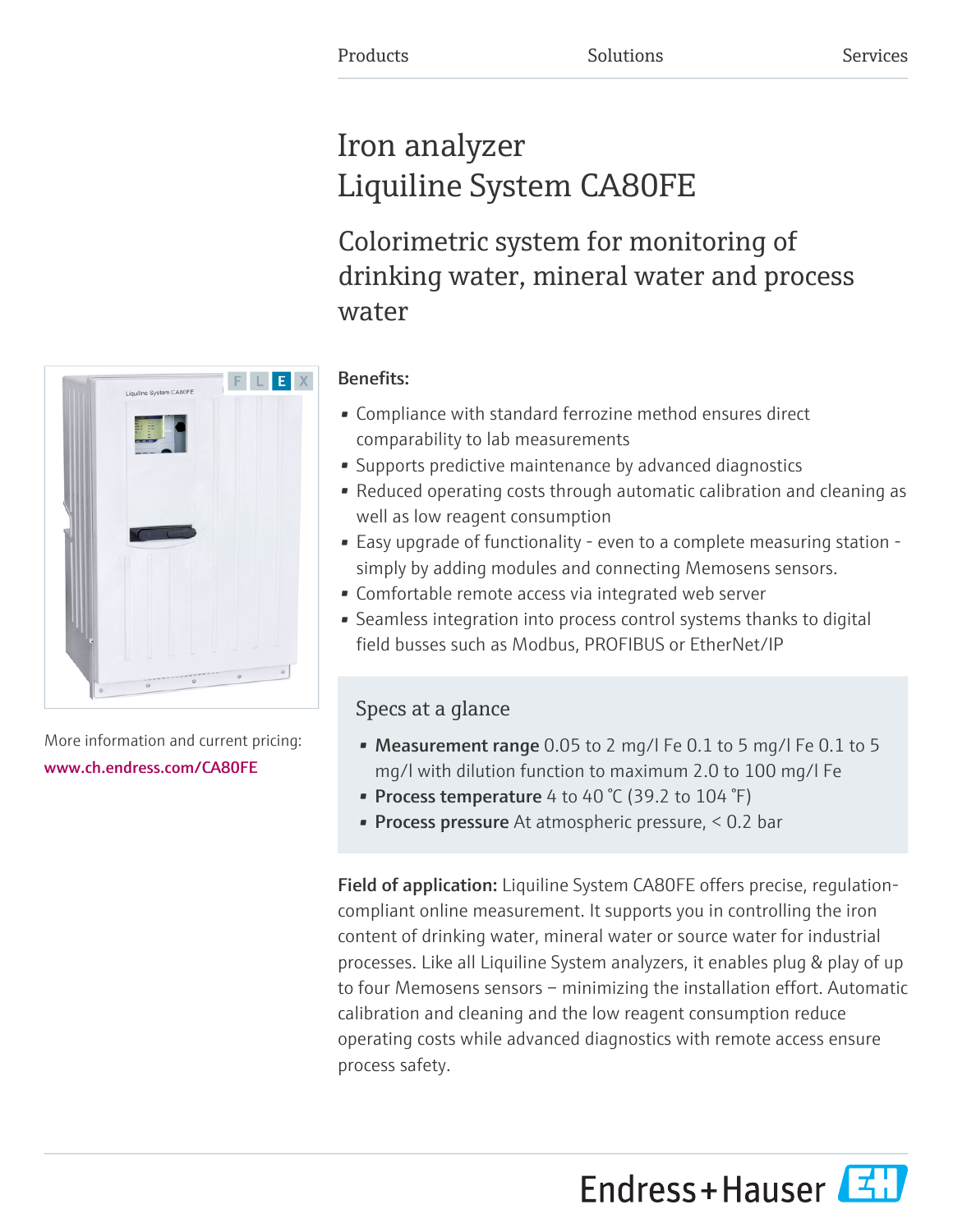# Features and specifications

## Analyser Measuring principle

Colorimetric

#### Characteristic

Process analyzer for iron in aqueous solutions Comply with standard colorimetric measuring principle, ferrozine method

#### Size

Housing (open version): 793 x 530 x 417 mm 31.22 x 20.87 x 16.42 in Housing (closed version): 793 x 530 x 463 mm 31.22 x 20.87 x 18.23 in Housing with base: 1723 x 530 x 463 mm 67.83 x 20.87 x 18.23 in

#### Design

Open design, cabinet and stand housing High-Performance plastic ASA-PC, additional stand coated steel

#### Process temperature

4 to 40 °C (39.2 to 104 °F)

#### Ambient temperature

5 to 40 °C (41 to 104 °F) Outdoor version: - 20 to 40 °C (-4 to 104 °F)

#### Process pressure

At atmospheric pressure, < 0.2 bar

#### Sample flow rate

Min. 5 ml/min (0.17 fl.oz/min)